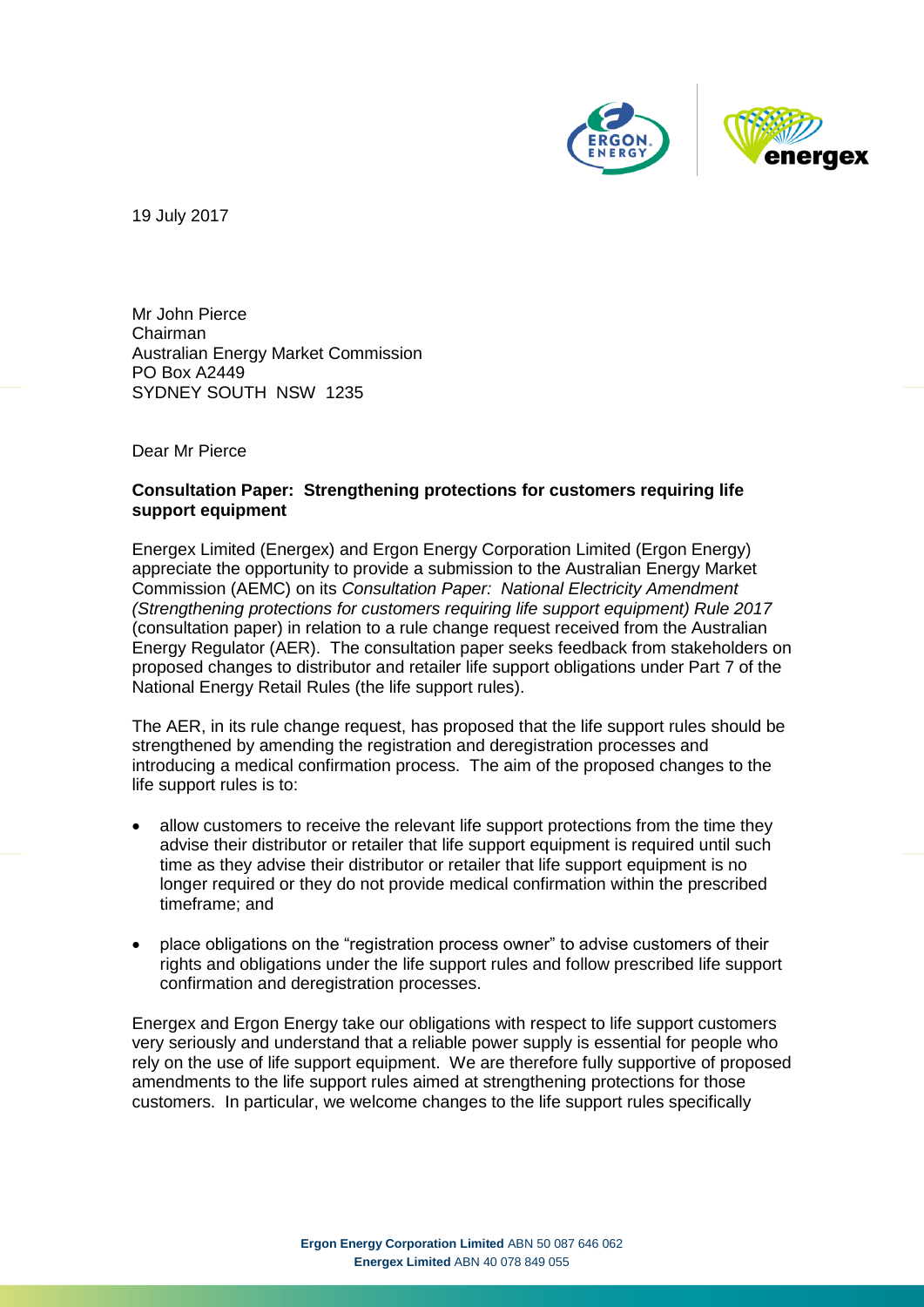aimed at addressing issues that exist in the current rules around the registration and deregistration of life support premises.

To assist the AEMC in its assessment of the AER's rule change request, Energex and Ergon Energy have provided responses to the specific issues raised in the consultation paper in the attached submission. Our submission also discusses additional issues which we believe should also be considered as part of this process, including:

- strengthening of the definition of "life support equipment";
- the potential for implementing a life support registration renewal process;
- the application of the new rules to existing life support customers; and
- information requirements.

Should you require additional information or wish to discuss any aspect of the attached submission, please do not hesitate to contact either myself on (07) 3851 6416 or Trudy Fraser on (07) 3851 6787.

Yours sincerely

Jenny Doyle General Manager Regulation and Pricing Telephone: (07) 3851 6416 or 0427 156 897 Email: jenny.doyle@energyq.com.au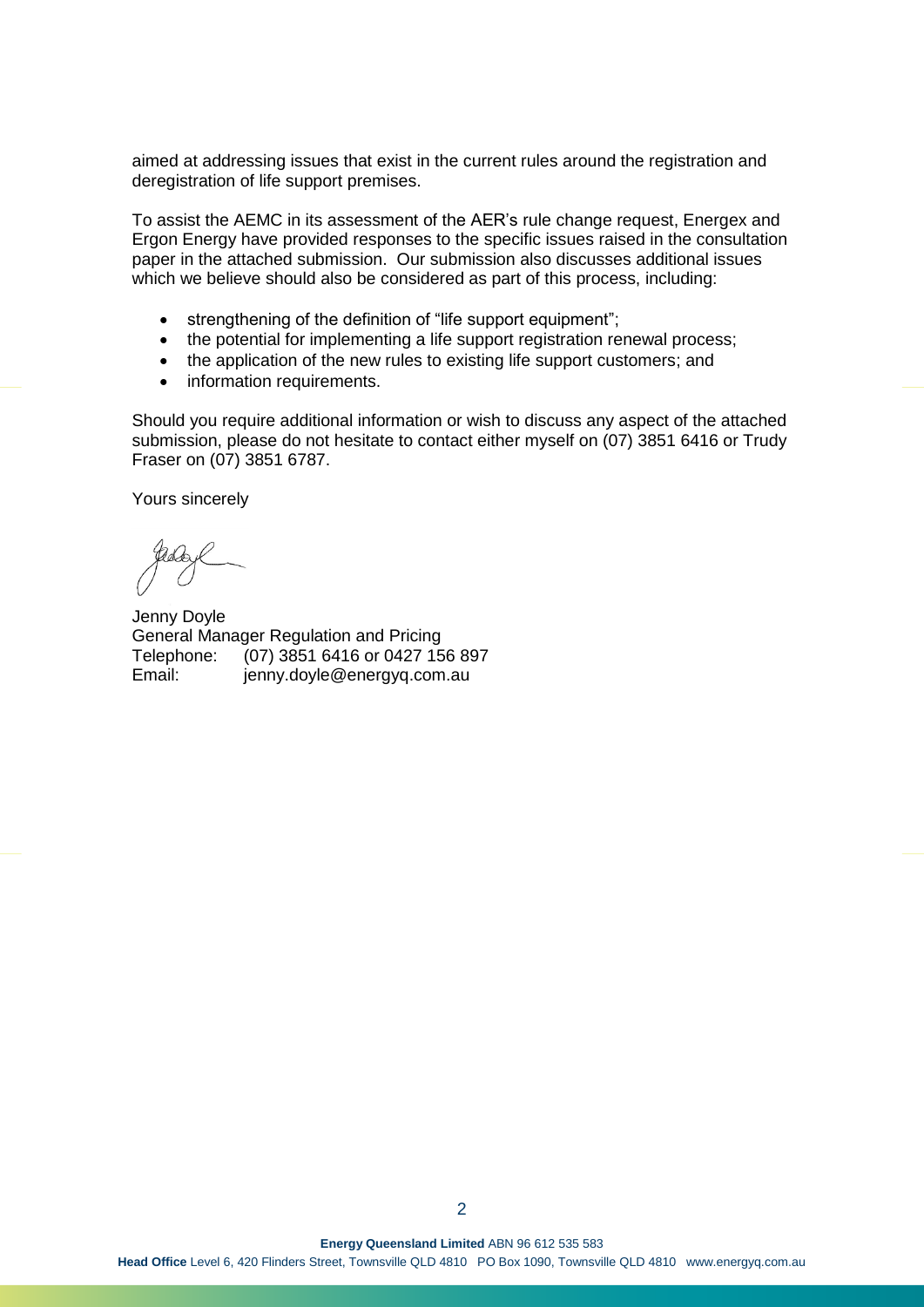**National Electricity Amendment (Strengthening protections for customers requiring life support equipment) Rule 2017**

# Joint response to the Australian Energy Market Commission's Consultation Paper

19 July 2017



Part of the Energy Queensland Group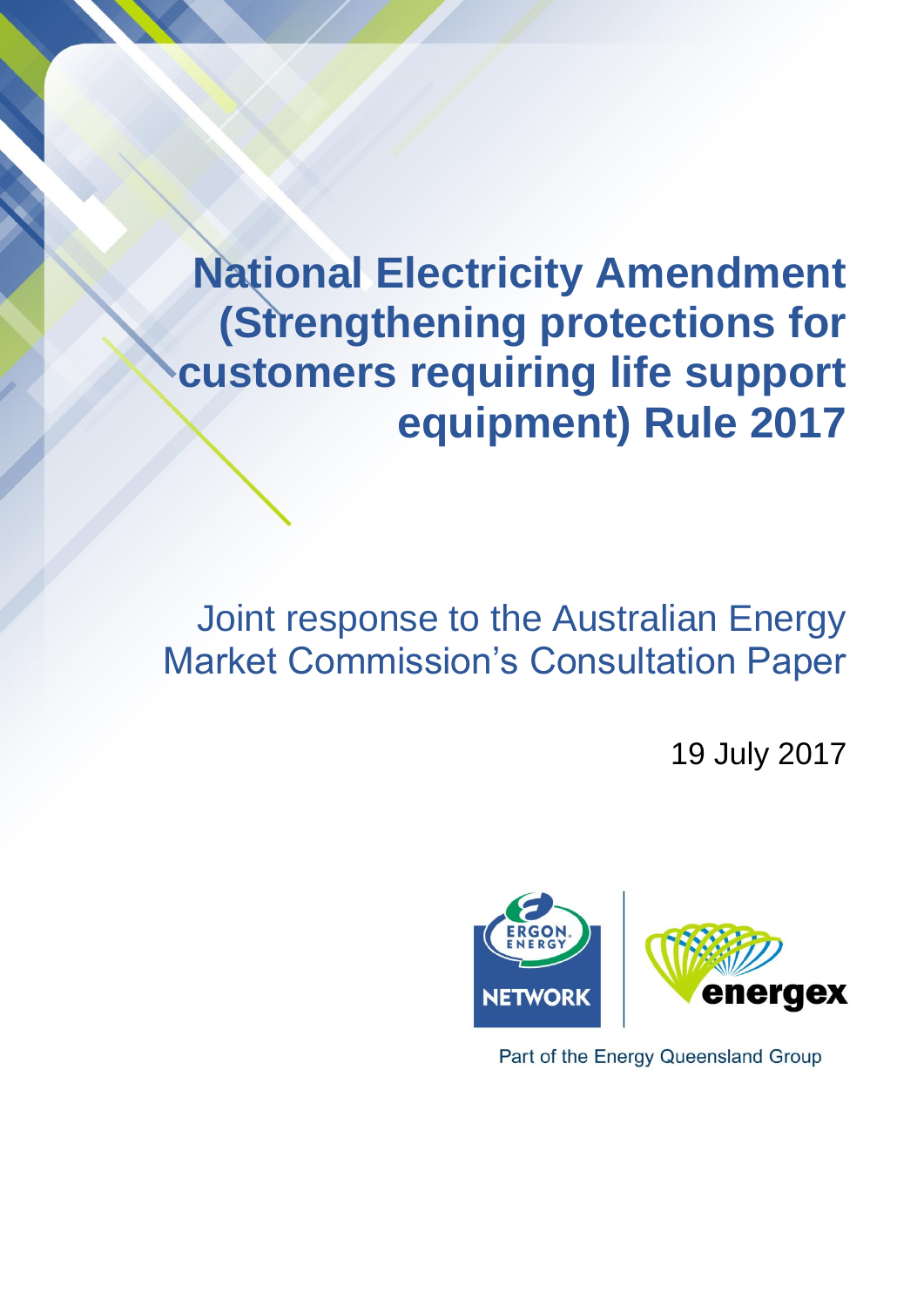

#### **ABOUT ERGON ENERGY**

Ergon Energy Corporation Limited (Ergon Energy) is part of the Energy Queensland Group and manages an electricity distribution network which supplies electricity to more than 740,000 customers. Our vast operating area covers over one million square kilometres – around 97% of the state of Queensland – from the expanding coastal and rural population centres to the remote communities of outback Queensland and the Torres Strait.

Our electricity network consists of approximately 160,000 kilometres of powerlines and one million power poles, along with associated infrastructure such as major substations and power transformers.

We also own and operate 33 stand-alone power stations that provide supply to isolated communities across Queensland which are not connected to the main electricity grid.

#### **ABOUT ENERGEX**

Energex Limited (Energex) is part of the Energy Queensland Group and manages an electricity distribution network delivering world-class energy products and services to one of Australia's fastest growing communities – the South-East Queensland region.

We have been supplying electricity to Queenslanders for more than 100 years and today provide distribution services to almost 1.4 million domestic and business connections, delivering electricity to a population base of around 3.4 million people via 52,000km of overhead and underground network.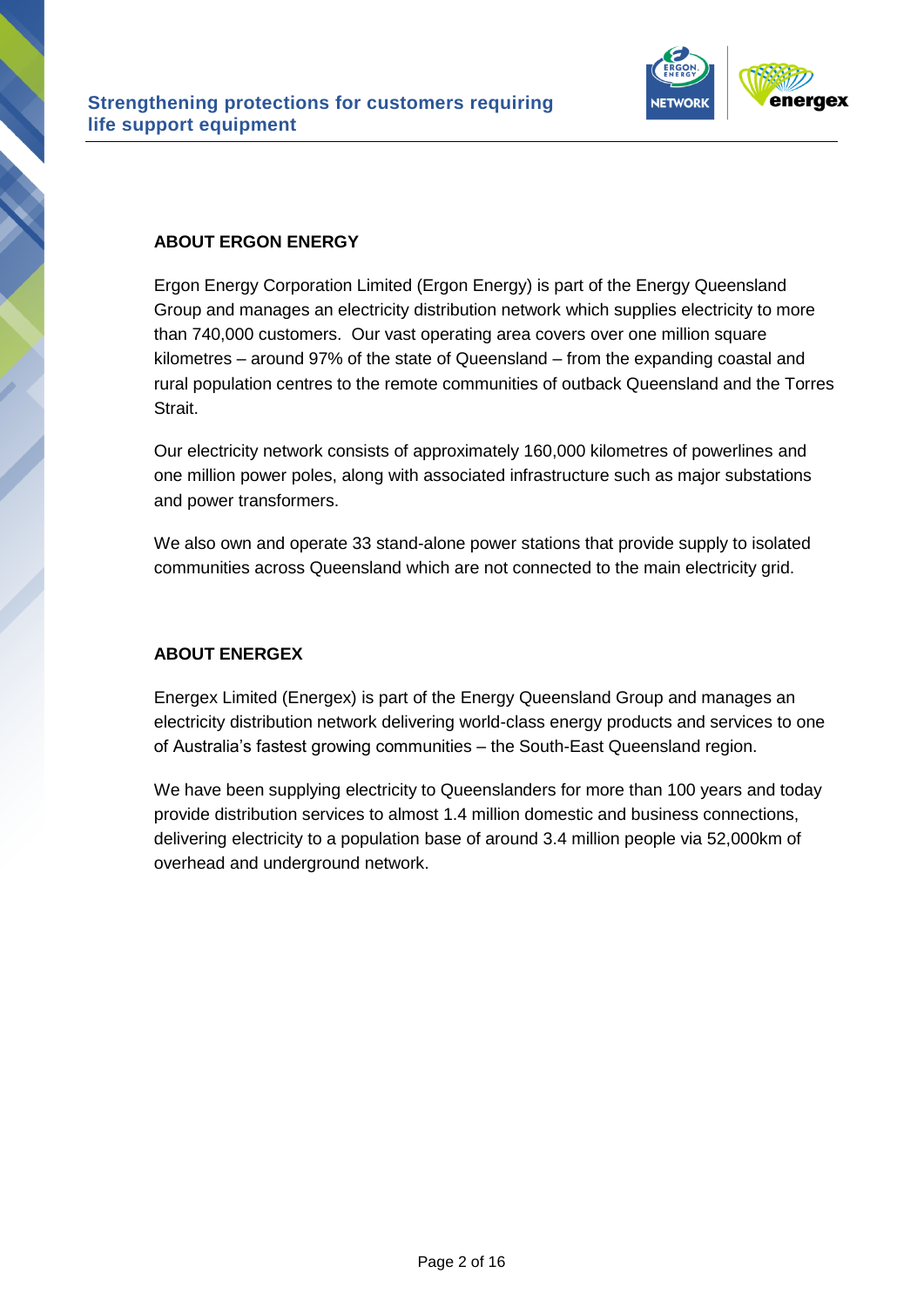

## **CONTENTS**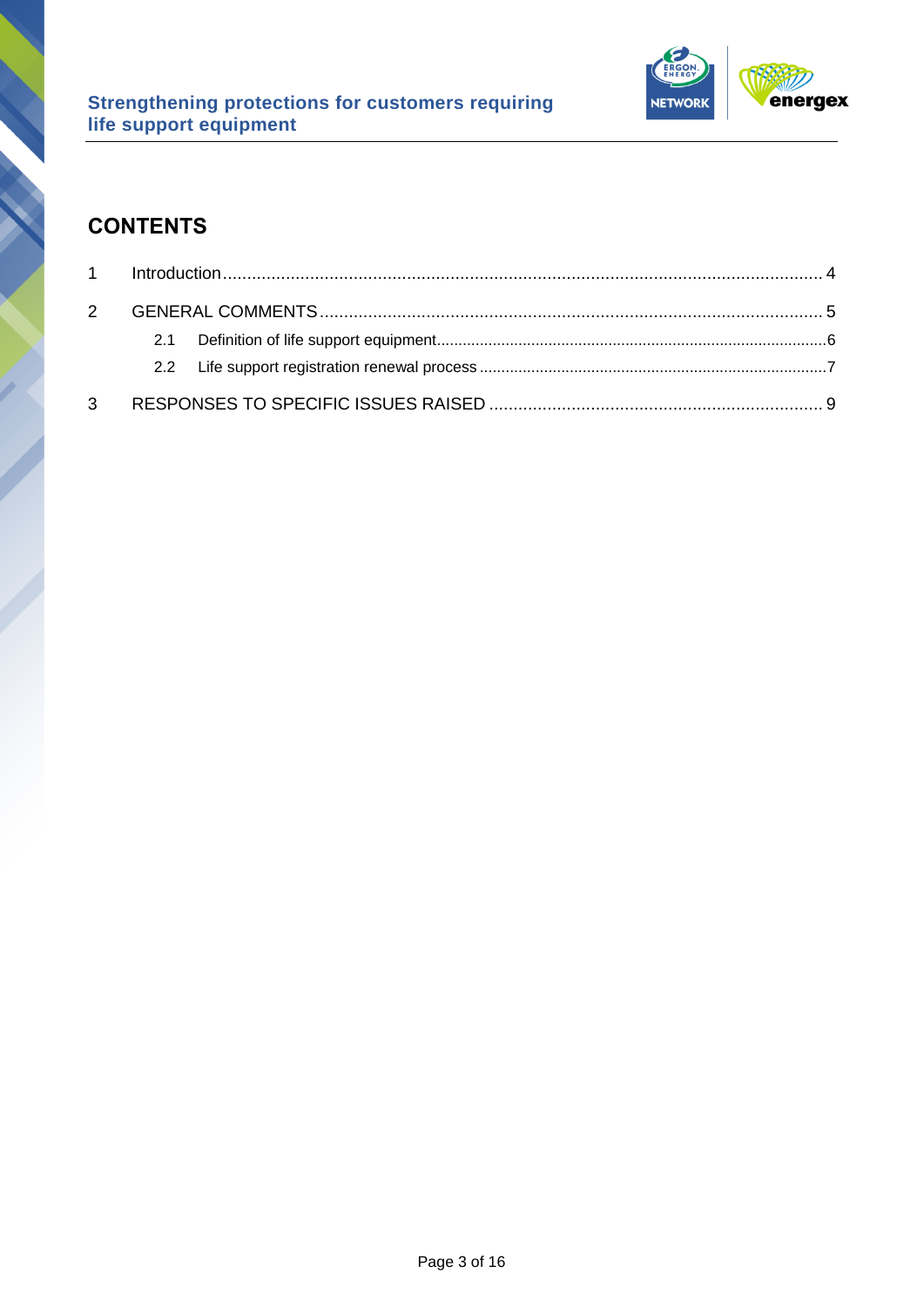

## <span id="page-5-0"></span>**1 INTRODUCTION**

1

On 20 June 2017, the Australian Energy Market Commission (AEMC) published the *Consultation Paper: National Electricity Amendment (Strengthening protections for customers requiring life support equipment) Rule 2017* (consultation paper) in relation to a rule change request received from the Australian Energy Regulator (AER). The consultation paper seeks feedback from stakeholders on proposed changes to distributor and retailer life support obligations under Part 7 of the National Energy Retail Rules (the life support rules). Energex and Ergon Energy welcome the opportunity to participate in the consultation process and provide comment on the issues raised in the consultation paper in this submission.

The AER, in its rule change request, has proposed that the life support rules should be strengthened by amending the registration and deregistration processes and introducing a medical confirmation process. The aim of the proposed changes to the life support rules is to:

- allow customers to receive the relevant life support protections from the time they advise their distributor or retailer that life support equipment is required until such time as they advise their distributor or retailer that life support equipment is no longer required or they do not provide medical confirmation within the prescribed timeframe; and
- place obligations on the "registration process owner" to advise customers of their rights and obligations under the life support rules and follow prescribed life support confirmation and deregistration processes $^1$ .

The AEMC has requested that interested parties make submission on the consultation paper by 18 July 2017. Energex and Ergon Energy's comments are provided in Sections 2 and 3. We are available to discuss this submission or provide further detail regarding the issues raised.

<sup>1</sup> AEMC, *Consultation Paper: National Energy Retail Amendment (Strengthening protections for customers requiring life support equipment) Rule 2017*, 20 June 2017, p. 6/7.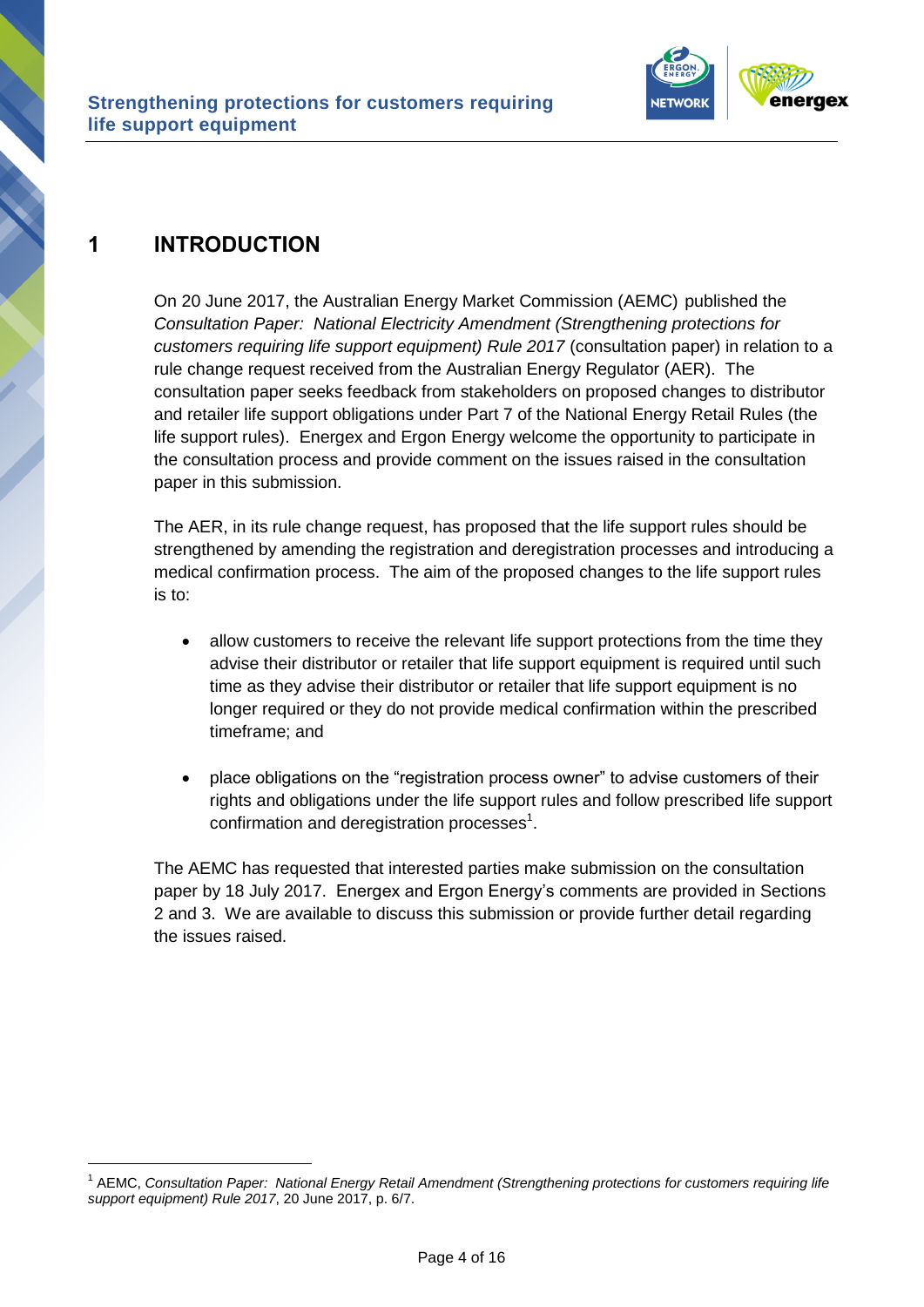

## <span id="page-6-0"></span>**2 GENERAL COMMENTS**

1

As the distribution network service providers for Queensland, Energex and Ergon Energy distribute power to almost 2.1 million domestic and business connections. Of these connections, approximately 16,233 are currently registered as requiring life support equipment, the majority being in Energex's distribution area (12,898). Our purpose is to "safely deliver secure, affordable and sustainable energy solutions with our communities and customers" and we are focused on delivering customers lower, more predictable power bills, while maintaining a safe and reliable supply and a great customer service experience.

Energex and Ergon Energy take our obligations with respect to life support customers very seriously. We understand that a reliable power supply is essential for people who rely on the use of life support equipment and are therefore fully supportive of proposed amendments to the life support rules aimed at strengthening protections for those customers. In particular, we welcome changes to the life support rules specifically aimed at addressing issues that exist in the current rules around the registration and deregistration of life support premises.

The National Energy Customer Framework (NECF), which introduced the current protections relating to life support customers, commenced in Queensland on 1 July 2015. In preparation for the commencement of the new customer framework, Energex and Ergon Energy undertook major system and process changes to ensure a high level of compliance with distributor life support obligations. Energex and Ergon Energy have not only implemented comprehensive policies, systems and procedures to manage our obligations relating to de-energisation and planned interruptions to power supply, but also to ensure life support customer registrations are valid and up-to-date. Having effective processes in place has become increasingly important given the significant growth in the numbers of premises being registered as requiring life support equipment in Queensland.

Energex and Ergon Energy agree with the AER's assessment that there are issues with the current registration and deregistration of life support customers and that this is a leading contributor to the continued growth in life support customer numbers<sup>2</sup>. This is supported by a proactive audit currently being undertaken by Energex and Ergon Energy which has identified that approximately 10 per cent of registered life support customers in our distribution areas no longer require life support equipment. As significant expense is

<sup>2</sup> AER, *Rule Change Request: Strengthening protections for customers requiring life support equipment*, 28 February 2017, p. 5.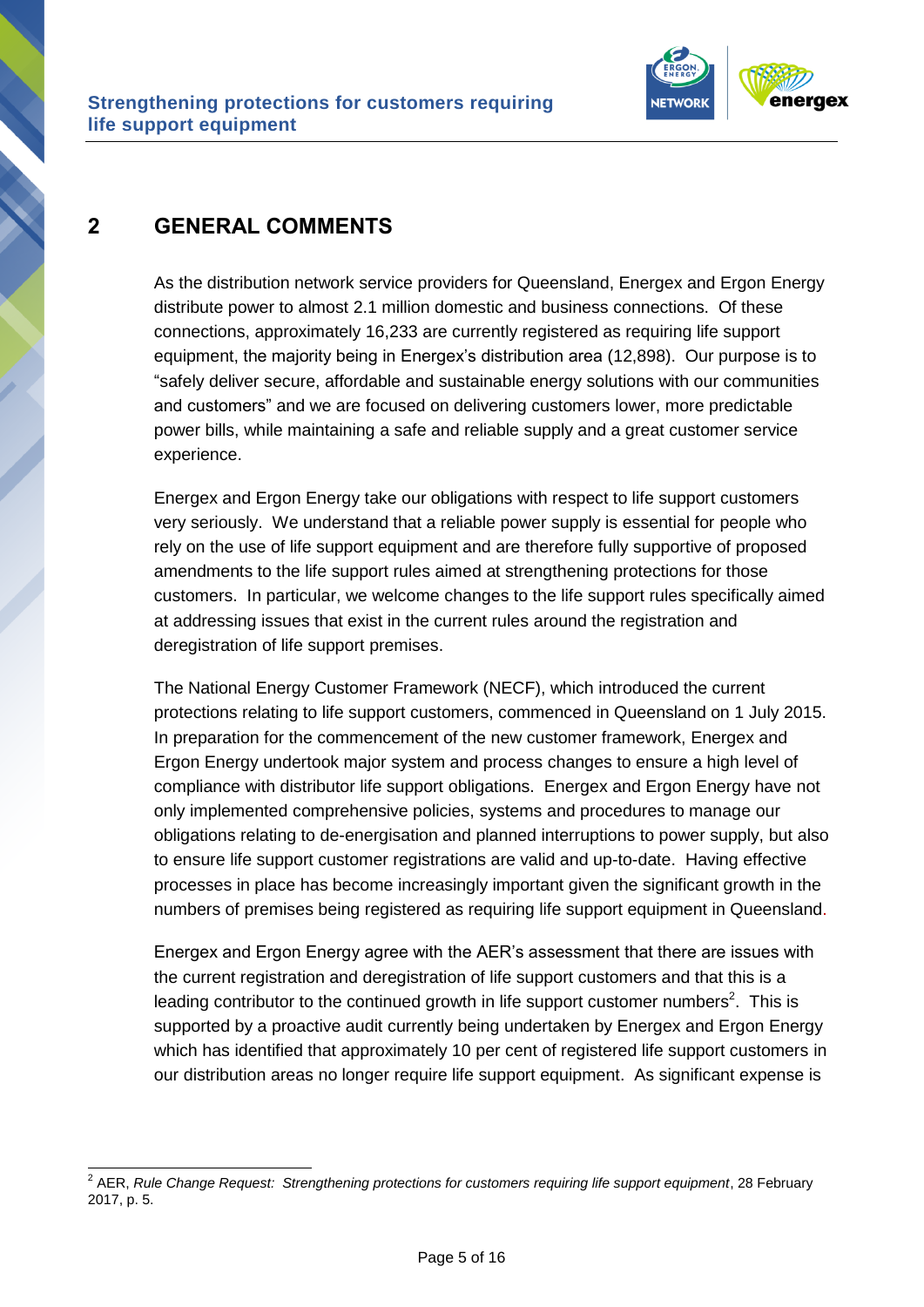

incurred by distributors in not only managing life support registrations but also in taking measures to ensure that we comply with distributor de-energisation and planned interruption obligations, we consider it is important that appropriate measures must be in place to ensure the validity of life support registrations.

To assist the AEMC in its assessment of this rule change, Energex and Ergon Energy have provided responses to the specific issues raised in the consultation paper in section 3 of this submission. Further, while Energex and Ergon Energy are fully supportive of the aims of the AER's proposed rule change, we consider that additional issues should also be considered as part of this process, including strengthening the definition of "life support equipment", the potential for implementing a life support registration renewal process, the application of the new rules to existing life support customers and information requirements. These issues are discussed further below.

## <span id="page-7-0"></span>**2.1 Definition of life support equipment**

It is noted that the AER has decided not to propose changes to the definition of "life support equipment" as set out in Part 1 of the Retail Rules in its rule change request<sup>3</sup>. However, given the importance of life support protections and the continued growth in volumes of life support registrations (discussed further in section 3), Energex and Ergon Energy consider that the current definition should be reassessed to ensure that it effectively achieves the policy intent.

The current definition of "life support equipment" provided in the Retail Rules includes specific items of critical medical equipment required for life support, namely: an oxygen concentrator; an intermittent peritoneal dialysis machine; a kidney dialysis machine; a chronic positive airways pressure respirator; Crigler najjar syndrome phototherapy equipment and a ventilator for life support. The definition also allows for "any other equipment that a registered medical practitioner certifies is required for a person residing at the customer's premises for life support"<sup>4</sup>. The non-specific nature of the term "any other equipment" means that the definition may be open to interpretation and could be considered to encompass a wide range of both medical and non-medical equipment.

While we support medical practitioners continuing to have the flexibility to determine which items of equipment meet the definition of "life support equipment" in accordance with their patient's medical condition, we also believe there would be value in amending the definition to provide further clarity with respect to its intended application. Specifically, Energex and Ergon Energy

1

 $3$  AER, Rule Change Request, p. 25.

<sup>4</sup> *National Energy Retail Rules Version 7*, Part 1, 2 February 2017 p. 2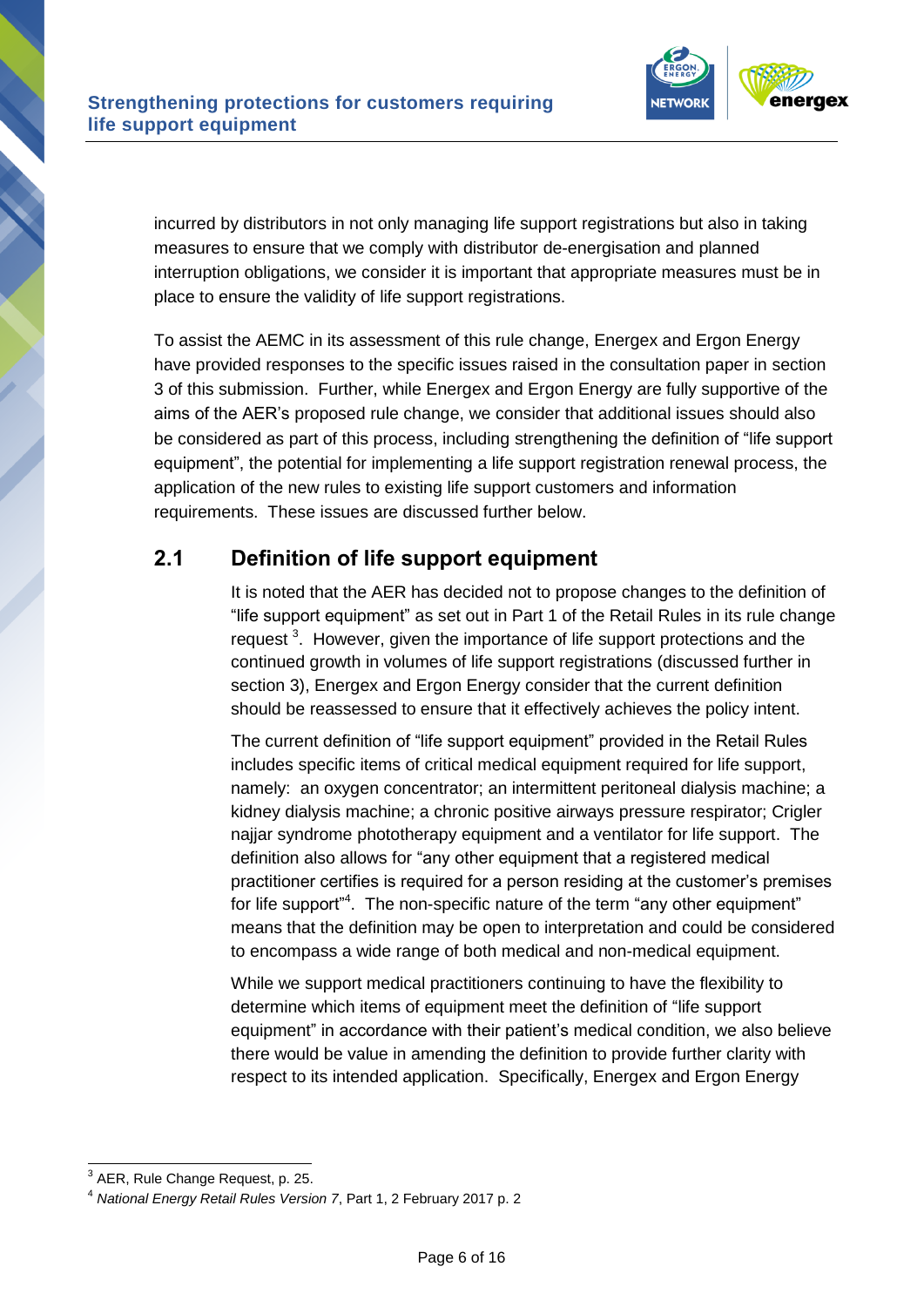

consider that the definition should be amended to clarify that it applies to equipment that is critical to managing a patient's medical condition and without which, in the event of an unexpected loss of power supply, the customer would be in imminent danger of death or serious physical harm unless alternative arrangements can be made. Such an amendment would assist in ensuring that the important life support protections can be provided to those customers who are legitimately at risk in the event of a temporary loss of power supply.

### <span id="page-8-0"></span>**2.2 Life support registration renewal process**

Under the proposed arrangements, premises will remain registered as life support unless medical confirmation is not provided or until advised by the customer that life support equipment is no longer required. With respect to the latter, the onus is on the customer to provide advice when the person who requires life support equipment has vacated the premises or no longer requires life support equipment. There is no formal process in place to ensure the ongoing validity of life support registrations. This reliance on customers to provide advice of the cessation of a requirement for life support equipment is also a significant contributor to the high volumes of life support registrations.

In order to assist retailers and distributors in meeting their obligation to ensure that customers' life support registrations are kept accurate and up-to-date, Energex and Ergon Energy consider there would be value in requiring the periodic renewal of registration (for example, every two years). A renewal process would involve notifying the customer that a new medical confirmation is required (for example, one month prior to expiry) and then subsequently follow the prescribed medical confirmation process and, where appropriate, deregistration process. As patients dependent on life support equipment will likely have a medical condition which requires them to visit their medical practitioner on a regular basis, it is not anticipated that this requirement would be significantly onerous for customers.

#### **2.5 Application of new processes to existing life support customers**

It is noted that the AER's rule change request does not propose changes "that would operate retrospectively to customers already on life support registers"<sup>5</sup>. However, in our view there are matters that will need to be addressed in relation to existing life support registrations if the rule change proceeds. For example:

 The medical confirmation and deregistration processes should be applied to all existing life support customer registrations where medical confirmation

 5 AER, Rule Change Request, p. 25.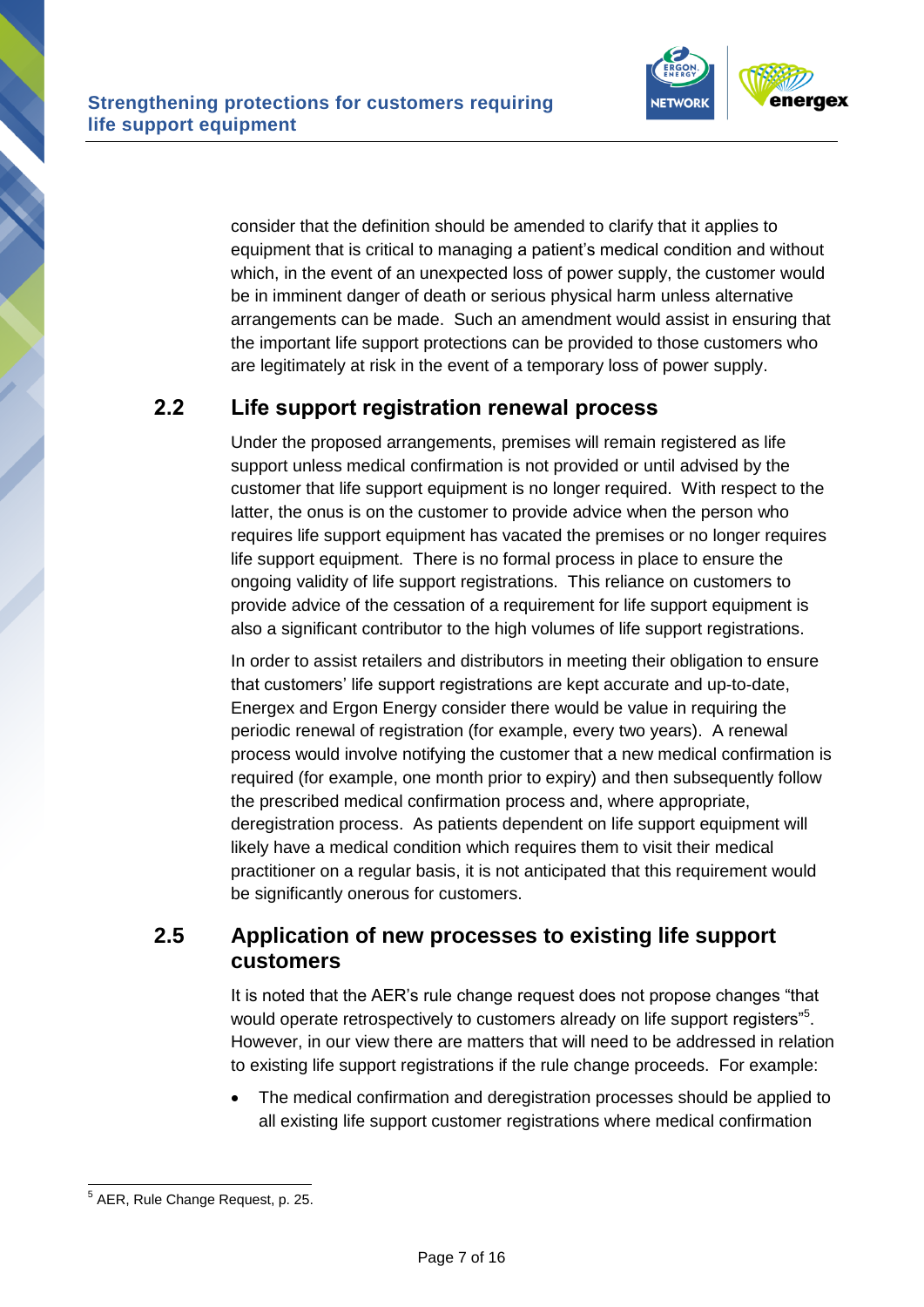

has not previously been provided to ensure validity of existing registrations; and

 Arrangements will be necessary in the event that records do not identify whether an existing life support registration was initiated by either the distributor or retailer if it is determined that there is to be a "registration process owner" role.

Energex and Ergon Energy would therefore appreciate further consideration of these matters.

#### **2.6 Information requirements**

The current B2B processes do not allow for comprehensive life support customer details to be shared between retailers and distributors. However, having access to information, such as the life support customer's email address and mobile telephone number, would greatly assist distributors in meeting their compliance and customer service obligations. For example, having these contact details would enable distributors to provide notification of planned interruptions and other information, such as life support "information packs", via electronic means.

Energex and Ergon Energy therefore consider that it would be worthwhile to include a requirement in the life support rules for this information to be shared between parties, noting that the B2B processes and participant systems would need to be upgraded to accommodate the additional fields. Arrangements to obtain the customer's consent to receive electronic communications from both the retailer and distributor would also be required.

Energex and Ergon Energy also support further consideration being given to the development of a nationally consistent template to assist in ensuring that distributors and retailers are provided with all necessary life support customer details. Alternatively, specific information requirements could be incorporated into the medical confirmation form.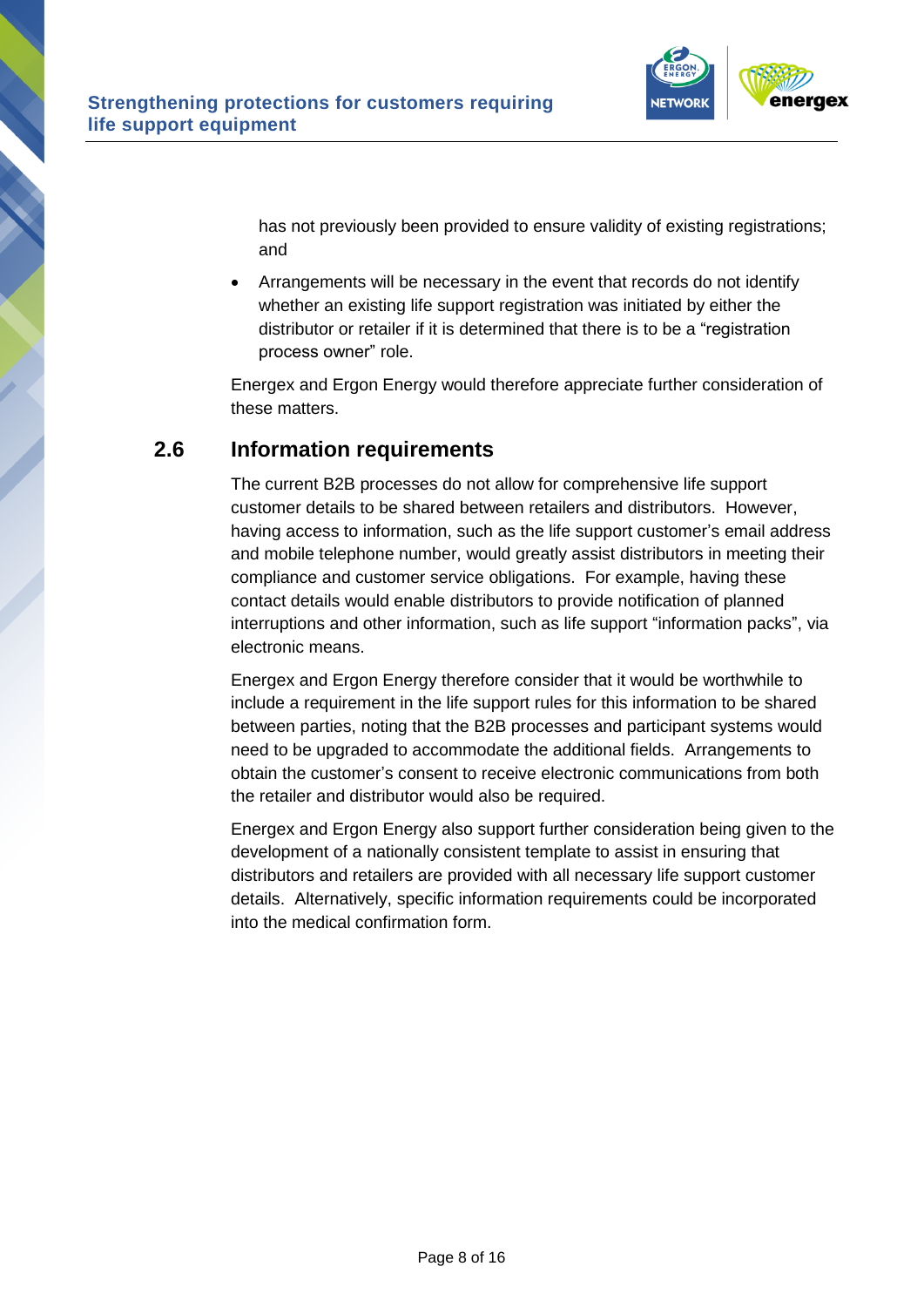

## **3 RESPONSES TO SPECIFIC ISSUES RAISED**

**Consultation Paper Feedback Question Ergon Energy and Energex response**

#### **THE AER'S CONCERNS WITH THE LIFE SUPPORT RULES**

#### *Question 1*

<span id="page-10-0"></span>Has the AER accurately characterised the problems with the life support rules?

Energex and Ergon Energy agree with the AER's assessment that the current lack of follow-up has resulted in a large number of customers being registered as requiring life support without subsequent confirmation from a medical practitioner. We also agree that it is currently difficult for the AER to enforce legal protections under the life support rules where medical confirmation has not been provided. We therefore support a rule change to address these issues.

A key consideration for Energex and Ergon Energy is the increasing growth in volumes of life support customer registrations and the inaccuracy of registration lists which contributes to higher compliance costs. Energex in particular has seen an almost 20 per cent increase in life support registrations in the 18 month period between end December 2015 to early July 2017. This increase has occurred despite Energex having removed almost 3,000 non-valid registrations as a result of an audit carried out in the first half of 2017 in conjunction with deregistrations due to customers advising life support equipment is no longer required.

It is particularly important to distributors that life support registrations are kept up-to-date as there are significant administrative and operational costs associated with managing compliance with distributor life support obligations. For example, both Energex and Ergon Energy:

 Have the equivalent of two full-time administrative staff each dedicated to managing life support compliance and customer service obligations, at a cost of approximately \$104,000 per annum per staff member; and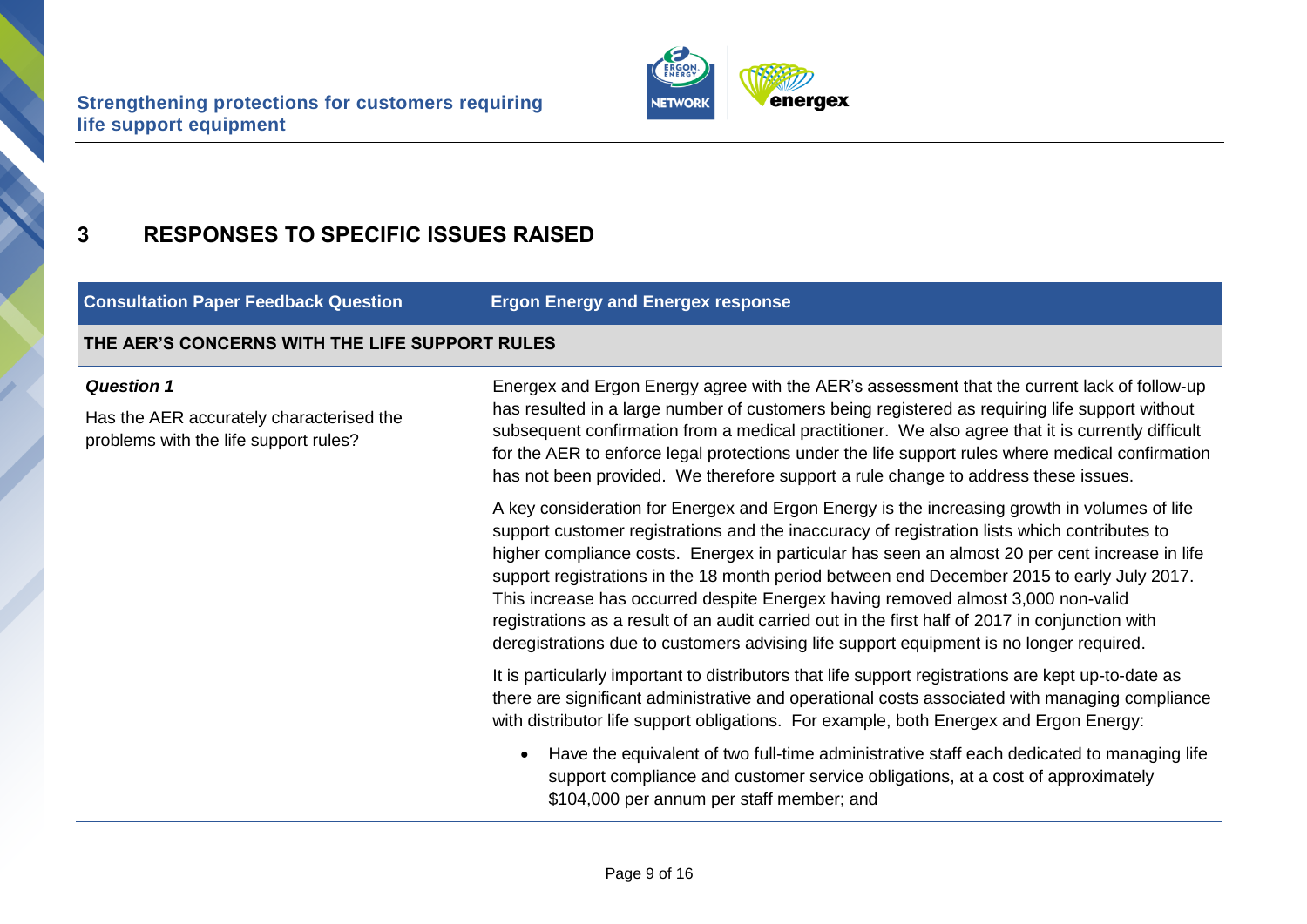

| <b>Consultation Paper Feedback Question</b> | <b>Ergon Energy and Energex response</b>                                                                                                                                                                                                                                                                                                                                                                                                                                                                                                                                                                                                                                                                                                                                     |
|---------------------------------------------|------------------------------------------------------------------------------------------------------------------------------------------------------------------------------------------------------------------------------------------------------------------------------------------------------------------------------------------------------------------------------------------------------------------------------------------------------------------------------------------------------------------------------------------------------------------------------------------------------------------------------------------------------------------------------------------------------------------------------------------------------------------------------|
|                                             | are currently undertaking desktop audits and site visits to all existing life support<br>$\bullet$<br>customer premises to confirm network connectivity, at a cost of approximately \$900,000<br>(Energex) and \$300,000 (Ergon Energy), with ongoing costs also being incurred for all<br>newly registered premises.                                                                                                                                                                                                                                                                                                                                                                                                                                                        |
|                                             | In order to manage the high volumes of life support registrations in Queensland, Energex and<br>Ergon Energy have already proactively implemented processes to:                                                                                                                                                                                                                                                                                                                                                                                                                                                                                                                                                                                                              |
|                                             | follow-up on distributor-initiated registrations to ensure medical confirmation is provided;<br>$\bullet$<br>and                                                                                                                                                                                                                                                                                                                                                                                                                                                                                                                                                                                                                                                             |
|                                             | audit all existing distributor-initiated and retailer-initiated life support registrations in<br>$\bullet$<br>Queensland to confirm that life support equipment is still required.                                                                                                                                                                                                                                                                                                                                                                                                                                                                                                                                                                                           |
|                                             | While formalised processes will assist in managing life support registration and deregistration,<br>Energex and Ergon Energy consider that further consideration should be given to measures<br>that will support distributors and retailers in managing the increasing volumes of premises<br>requiring life support equipment by ensuring the accuracy and currency of registrations. These<br>measures include those discussed in section 2 of this submission (i.e. strengthening the<br>definition of "life support equipment", implementation of a life support registration renewal<br>process and the application of the new rules to existing life support customers) as well as<br>recommendations for enhancements to the AER's proposed changes discussed below. |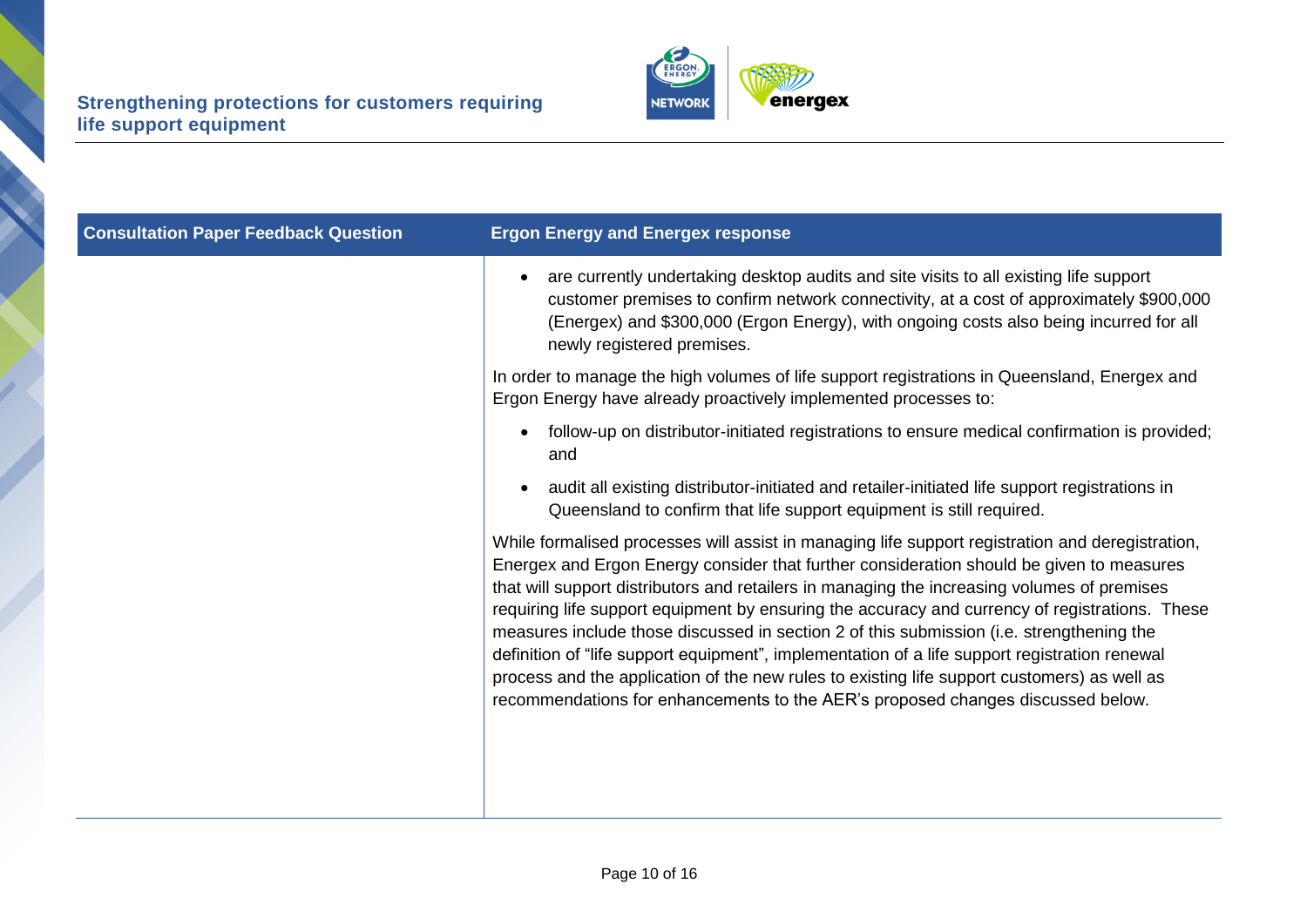

| <b>Consultation Paper Feedback Question</b>                                                                                                                                                                 | <b>Ergon Energy and Energex response</b>                                                                                                                                                                                                                                                                                                                                                                                               |
|-------------------------------------------------------------------------------------------------------------------------------------------------------------------------------------------------------------|----------------------------------------------------------------------------------------------------------------------------------------------------------------------------------------------------------------------------------------------------------------------------------------------------------------------------------------------------------------------------------------------------------------------------------------|
| THE REGISTRATION PROCESS                                                                                                                                                                                    |                                                                                                                                                                                                                                                                                                                                                                                                                                        |
| <b>Question 2</b>                                                                                                                                                                                           | As at 10 July 2017, Energex and Ergon Energy had a total of 16,233 premises registered as<br>requiring life support equipment (12,898 Energex and 3,335 Ergon Energy). This number is a 6<br>per cent increase on the total number of premises registered as life support as at 6 January<br>2017 (15,345). As noted above, Energex alone has experienced a 20 per cent increase in life<br>support registrations since December 2015. |
| (a) Please provide any information you have on the<br>size of life support registers and how these have<br>changed over time.                                                                               |                                                                                                                                                                                                                                                                                                                                                                                                                                        |
|                                                                                                                                                                                                             | By way of example of the churn in life support registrations, the following registrations and<br>deregistrations were processed by Energex during the six month period from January to June<br>2017:                                                                                                                                                                                                                                   |
|                                                                                                                                                                                                             | 2,984 premises were deregistered as requiring life support equipment as a result of<br>customers advising that life support registration is no longer required (either voluntarily<br>or as part of our proactive audit) or moving address; and                                                                                                                                                                                        |
|                                                                                                                                                                                                             | 3,067 premises were registered as requiring life support equipment.                                                                                                                                                                                                                                                                                                                                                                    |
| (b) Are the registration obligations proposed by the<br>AER efficient and do they provide greater<br>certainty and transparency for consumers and<br>businesses? Are there more preferable<br>arrangements? | Energex and Ergon Energy support amendments to distributor and retailer registration<br>obligations that will not only ensure that life support obligations apply prior to receipt of medical<br>confirmation from the customer, but also assist in ensuring that customers are deregistered<br>where medical confirmation is not provided within a specified timeframe.                                                               |
|                                                                                                                                                                                                             | While Energex and Ergon Energy are largely supportive of the proposed rule amendments, we<br>consider a more preferable arrangement would make it mandatory for customers to be<br>deregistered where medical confirmation is not provided in accordance with the medical                                                                                                                                                              |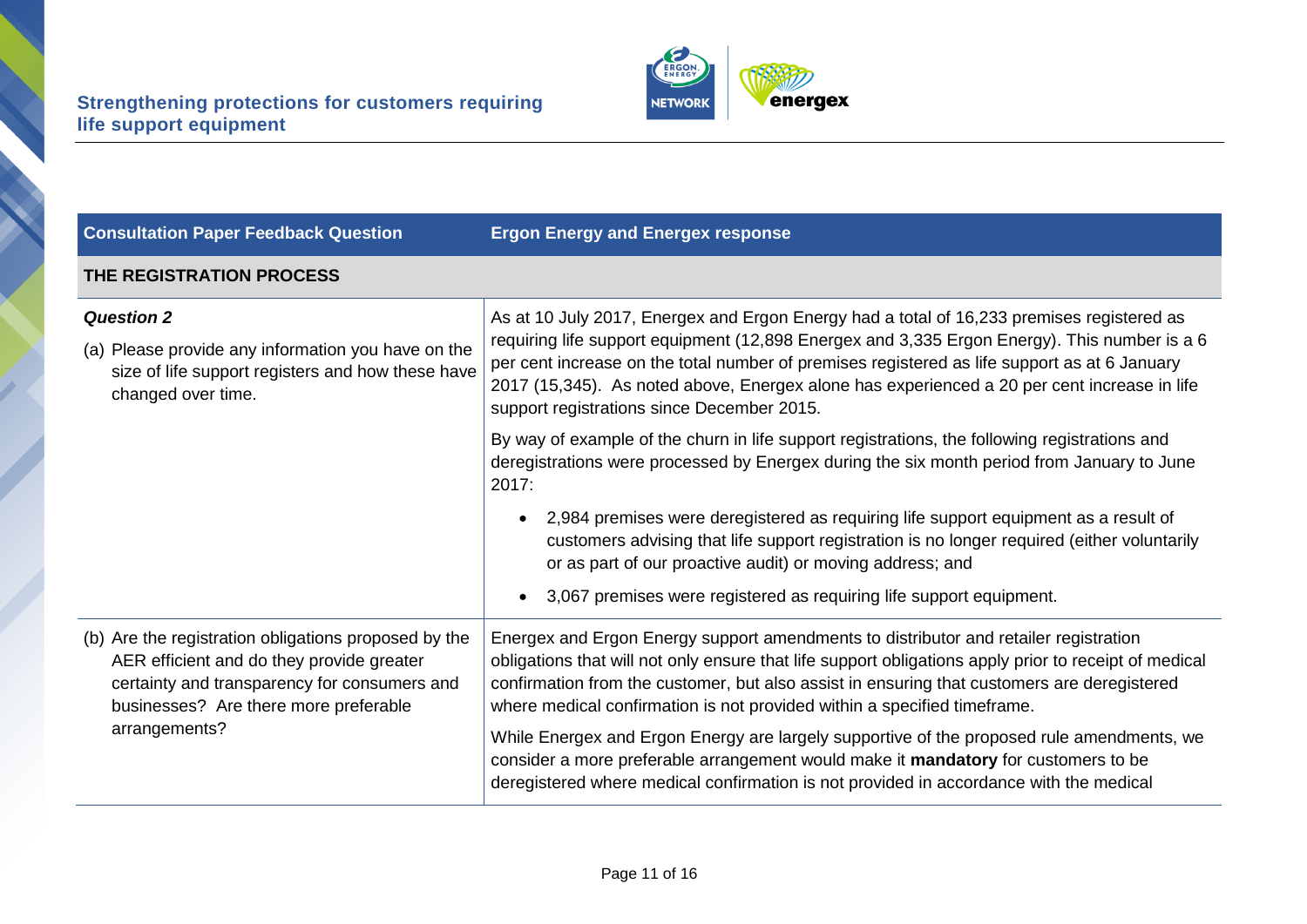

| <b>Consultation Paper Feedback Question</b>                                                                                                           | <b>Ergon Energy and Energex response</b>                                                                                                                                                                                                                                                                                                                                                                                                                                                                                                                                                                                                                                                                         |
|-------------------------------------------------------------------------------------------------------------------------------------------------------|------------------------------------------------------------------------------------------------------------------------------------------------------------------------------------------------------------------------------------------------------------------------------------------------------------------------------------------------------------------------------------------------------------------------------------------------------------------------------------------------------------------------------------------------------------------------------------------------------------------------------------------------------------------------------------------------------------------|
|                                                                                                                                                       | confirmation process. This requirement would assist retailers and distributors to comply with<br>their obligations to keep life support registrations up-to-date and ensure that only those<br>customers who legitimately require life support protections are registered. Consequently, it is<br>recommended that draft rule 125(4) should be amended to read as follows:                                                                                                                                                                                                                                                                                                                                       |
|                                                                                                                                                       | "(4) If a customer fails to provide medical confirmation that a person residing (or<br>intending to reside) at the customer's premises requires life support equipment, the<br>party who received the initial advice under rule 124 from the customer must deregister<br>the customer's premises"                                                                                                                                                                                                                                                                                                                                                                                                                |
| (c) Are the notification arrangements between<br>retailers and distributors sufficient to achieve the<br>requirement of keeping registers up to date? | Energex and Ergon Energy generally support the proposed notification arrangements.<br>However, proposed new rule 124B does not provide a timeframe within which each party must<br>notify the other party following communication from the customer about life support equipment<br>requirements. Given that life support registration provides important protections for customers<br>and imposes obligations on both parties regarding de-energisation and supply interruptions, it is<br>recommended that the proposed rule should be amended to include a requirement for each<br>party to notify the other party "as soon as practicable" to ensure life support customers receive<br>immediate protection. |
| (d) As a retailer or distributor, what additional costs<br>would you incur to comply with the changes<br>proposed to the registration process?        | As noted previously, Energex and Ergon Energy have already proactively implemented a<br>registration process similar to the process proposed by the AER and both businesses have the<br>equivalent of two full-time staff members managing life support processes at a cost of<br>approximately \$104,000 per annum per staff member. It is not anticipated at this stage that<br>significant additional costs will be incurred as a result of this proposed rule change.                                                                                                                                                                                                                                        |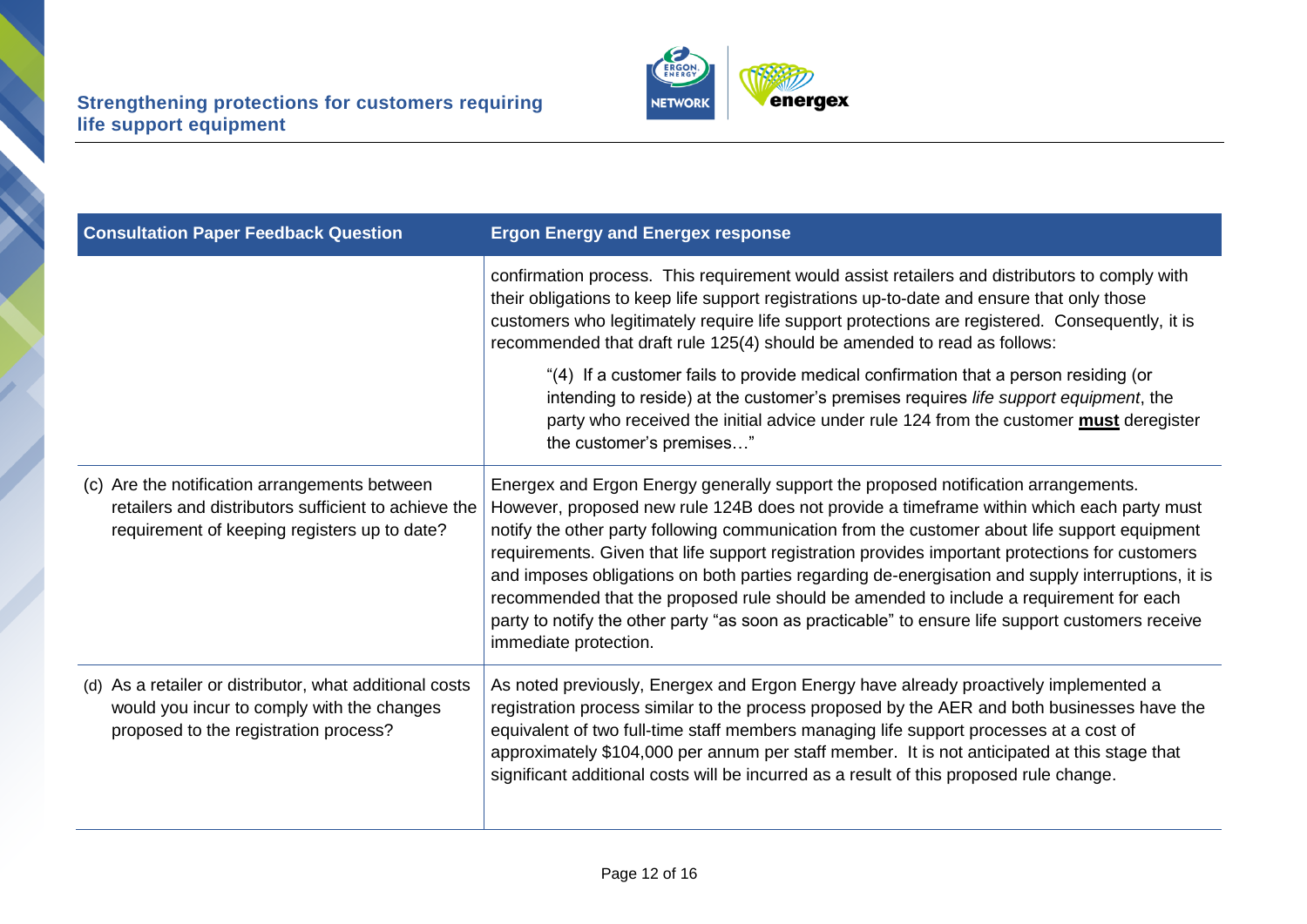

| <b>Consultation Paper Feedback Question</b>                                                                                                                   | <b>Ergon Energy and Energex response</b>                                                                                                                                                                                                                                                                                                                                                                                                                                                                          |  |  |
|---------------------------------------------------------------------------------------------------------------------------------------------------------------|-------------------------------------------------------------------------------------------------------------------------------------------------------------------------------------------------------------------------------------------------------------------------------------------------------------------------------------------------------------------------------------------------------------------------------------------------------------------------------------------------------------------|--|--|
| (e) Does the information pack proposed in the rule<br>change request provide the appropriate<br>information?                                                  | It is noted that it is proposed that two separate "information packs" will be provided to the<br>customer within five business days, one from the retailer and one from the distributor. In our<br>view, these information packs should provide the customer with adequate information regarding<br>their rights and obligations as well as distributors' and retailers' obligations under the life<br>support rules.                                                                                             |  |  |
| THE MEDICAL CONFIRMATION PROCESS                                                                                                                              |                                                                                                                                                                                                                                                                                                                                                                                                                                                                                                                   |  |  |
| <b>Question 3</b><br>(a) Is the medical confirmation process proposed in<br>the rule change request appropriate for<br>consumers, retailers and distributors? | Energex and Ergon Energy support the proposed confirmation process, including the minimum<br>65 calendar day timeframe within which customers will be requested to provide medical<br>confirmation and the requirement for the distributor or retailer to provide two reminder notices<br>within that period. However, we note that under proposed new clause 124A a customer must<br>also be provided with "at least one extension of a minimum of 30 calendar days" to return the<br>medical confirmation form. |  |  |
|                                                                                                                                                               | While we support providing customers with an extension of time within which to source medical<br>confirmation, there is the potential that under the proposed arrangement the customer could be<br>provided with multiple extensions, thereby prolonging the registration process indefinitely.<br>Consideration should therefore be given to limiting the number of extensions by redrafting rule<br>$124A(5)$ as follows:                                                                                       |  |  |
|                                                                                                                                                               | "on request from a customer, give the customer one extension of 30 calendar days to<br>return the medical confirmation form."                                                                                                                                                                                                                                                                                                                                                                                     |  |  |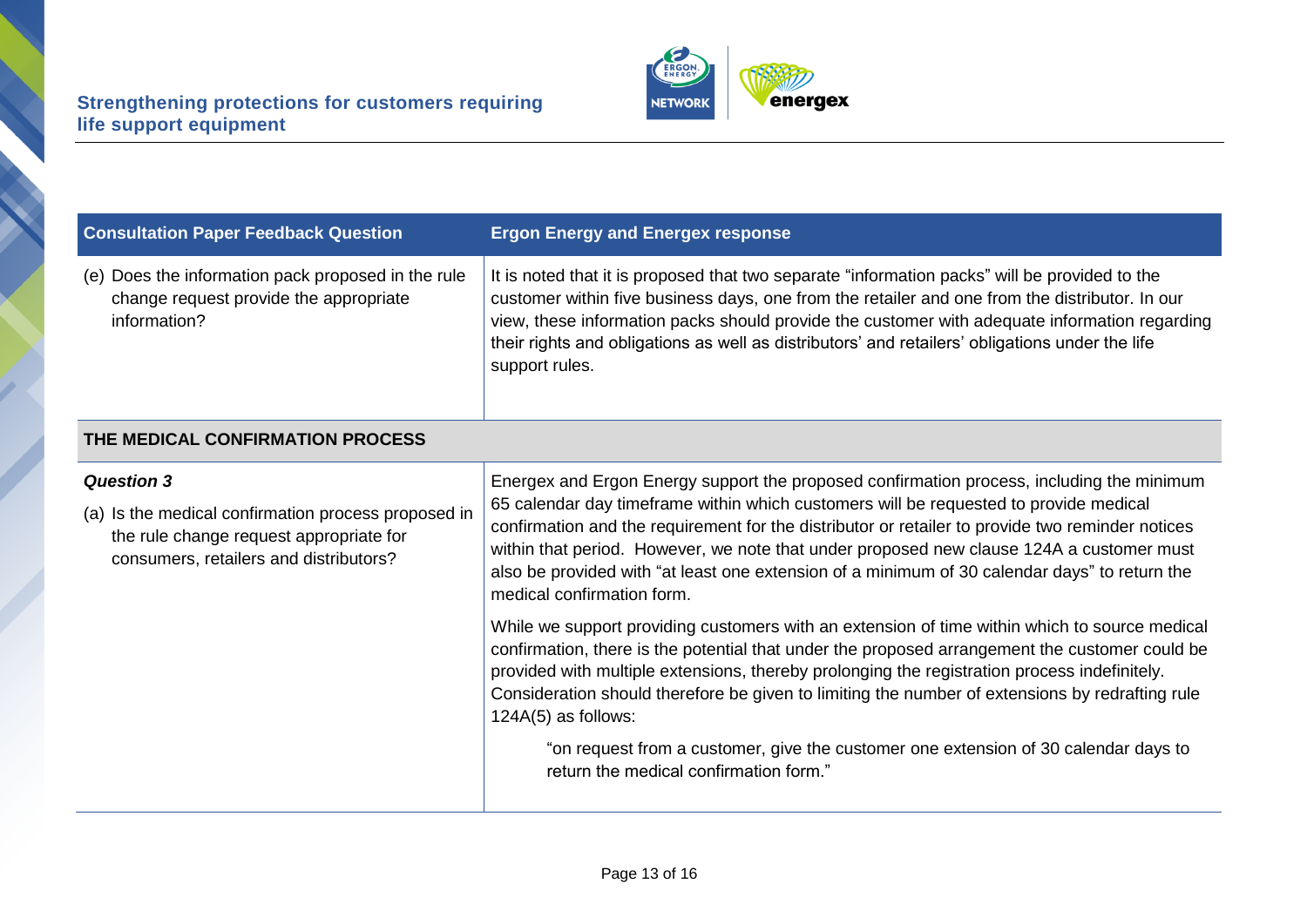**A** 



| <b>Consultation Paper Feedback Question</b>                                                                                                    | <b>Ergon Energy and Energex response</b>                                                                                                                                                                                                                                                                                                                                                                                                                                                                                                                                                                         |  |
|------------------------------------------------------------------------------------------------------------------------------------------------|------------------------------------------------------------------------------------------------------------------------------------------------------------------------------------------------------------------------------------------------------------------------------------------------------------------------------------------------------------------------------------------------------------------------------------------------------------------------------------------------------------------------------------------------------------------------------------------------------------------|--|
|                                                                                                                                                | This would provide the customer with 95 days within which to provide medical confirmation and,<br>given that patients requiring life support will likely receive regular health care from a medical<br>practitioner, it is not unreasonable to expect that medical confirmation should be able to be<br>provided within this timeframe.                                                                                                                                                                                                                                                                          |  |
|                                                                                                                                                | In addition, as previously mentioned, if at the end of the confirmation process a medical<br>confirmation has not been provided, Energex and Ergon Energy consider that there should be a<br>requirement that the life support registration must be removed by the initiating party (following<br>the prescribed deregistration process).                                                                                                                                                                                                                                                                        |  |
| (b) As a retailer or distributor, what additional costs<br>would you incur to comply with the changes<br>proposed to the registration process? | As the proposed process is similar to our current registration processes, it is unlikely that we will<br>incur significantly increased costs to manage this new registration process.                                                                                                                                                                                                                                                                                                                                                                                                                            |  |
| THE DEREGISTRATION PROCESS                                                                                                                     |                                                                                                                                                                                                                                                                                                                                                                                                                                                                                                                                                                                                                  |  |
| <b>Question 4</b>                                                                                                                              | Energex and Ergon Energy do not support a voluntary process for deregistration. As noted                                                                                                                                                                                                                                                                                                                                                                                                                                                                                                                         |  |
| (a) Does a voluntary process for deregistration<br>strike the right balance between the needs of<br>customers and businesses?                  | previously, there are administrative and operational costs for distributors associated with<br>managing their life support obligations and it is therefore important that every effort is made to<br>ensure that both distributor-initiated and retailer-initiated life support registration details are kept<br>up-to-date and accurate. As already noted, in our view, it should be mandatory for customers<br>to be deregistered when advice is received that life support protections are no longer required<br>or when medical confirmation has not been provided in accordance with the specified process. |  |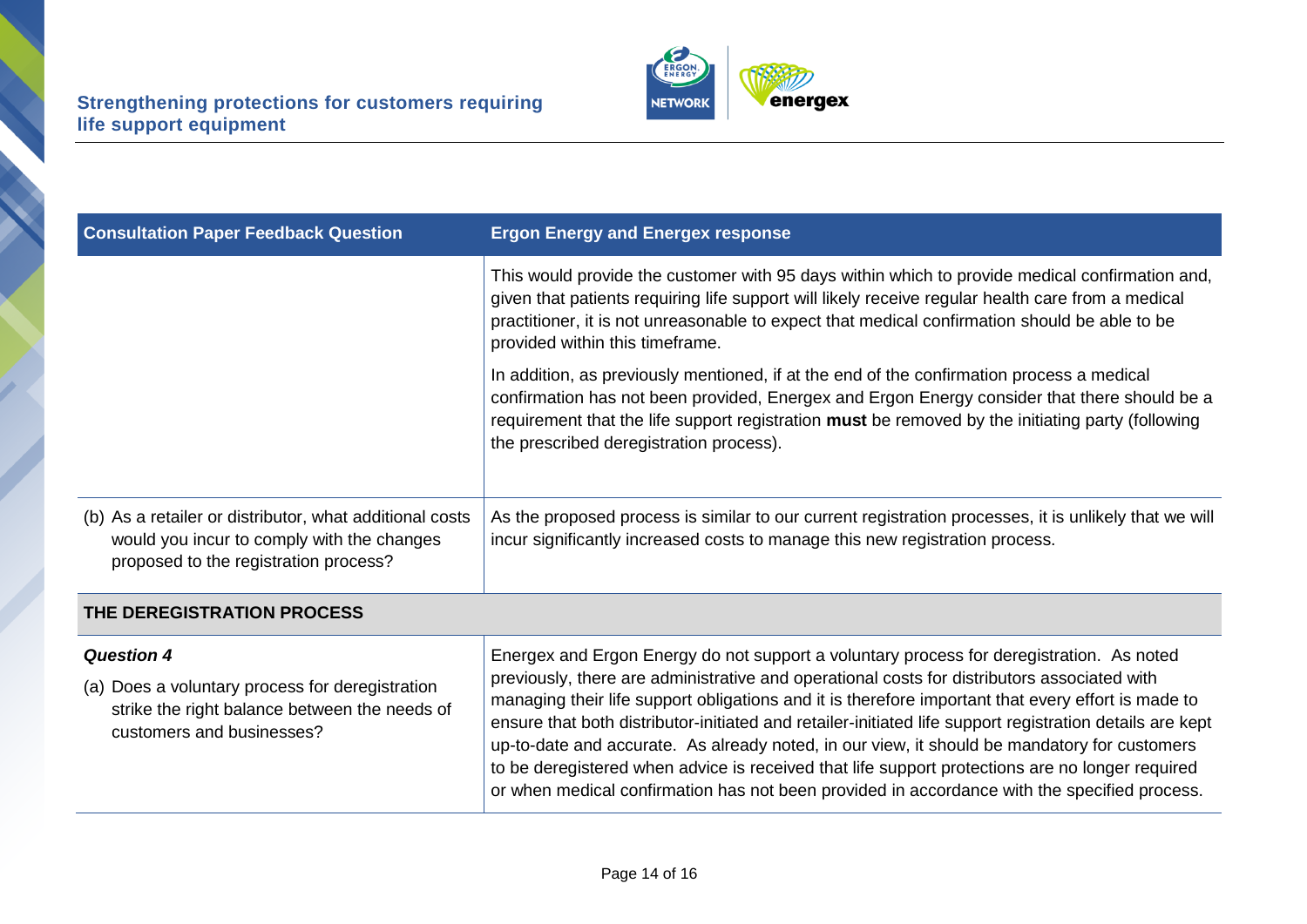

| <b>Consultation Paper Feedback Question</b>                                                                                                                        | <b>Ergon Energy and Energex response</b>                                                                                                                                                                                                                                                                                                                                                                                                                                                                                                                                        |
|--------------------------------------------------------------------------------------------------------------------------------------------------------------------|---------------------------------------------------------------------------------------------------------------------------------------------------------------------------------------------------------------------------------------------------------------------------------------------------------------------------------------------------------------------------------------------------------------------------------------------------------------------------------------------------------------------------------------------------------------------------------|
|                                                                                                                                                                    | Matters relating to deregistration that require further consideration include:                                                                                                                                                                                                                                                                                                                                                                                                                                                                                                  |
|                                                                                                                                                                    | A minimum timeframe has not been specified in new rule 125 with respect to the date<br>$\bullet$<br>for deregistration in the proposed deregistration notice. Energex and Ergon Energy<br>suggest that five business days would be appropriate.                                                                                                                                                                                                                                                                                                                                 |
|                                                                                                                                                                    | Proposed new rule 125 requires the retailer and distributor to notify the other party<br>within five days of a deregistration. However, the status of obligations applicable to the<br>party not yet notified of the deregistration during this five day period is not clear and<br>needs to be addressed. The interaction between this rule and new rule 124B (relating to<br>notifications between retailers and distributors) is also unclear. Our preference is that<br>notification of a deregistration should be provided to the other party "as soon as<br>practicable". |
| (b) Should only the retailer or distributor who was<br>originally notified by the customer when they<br>registered be in control of the deregistration<br>process? | Energex and Ergon Energy do not consider that there is any valid reason for restricting removal<br>of life support registration to the party originally notified by the customer, particularly as the<br>notified party will typically have evidence (in the form of either written notice or recorded<br>telephone call) to verify that the customer has confirmed that the life support registration is no<br>longer required.                                                                                                                                                |
|                                                                                                                                                                    | To the contrary, we envisage there may potentially be adverse customer service implications<br>arising from the proposed requirement as illustrated in the following scenarios:                                                                                                                                                                                                                                                                                                                                                                                                 |
|                                                                                                                                                                    | <b>Scenario 1:</b> Currently, where a customer advises a field crew that life support<br>$\bullet$<br>registration is no longer required, a member of our Customer Relations team will<br>telephone the customer to obtain confirmation (and record the call) before removing the                                                                                                                                                                                                                                                                                               |